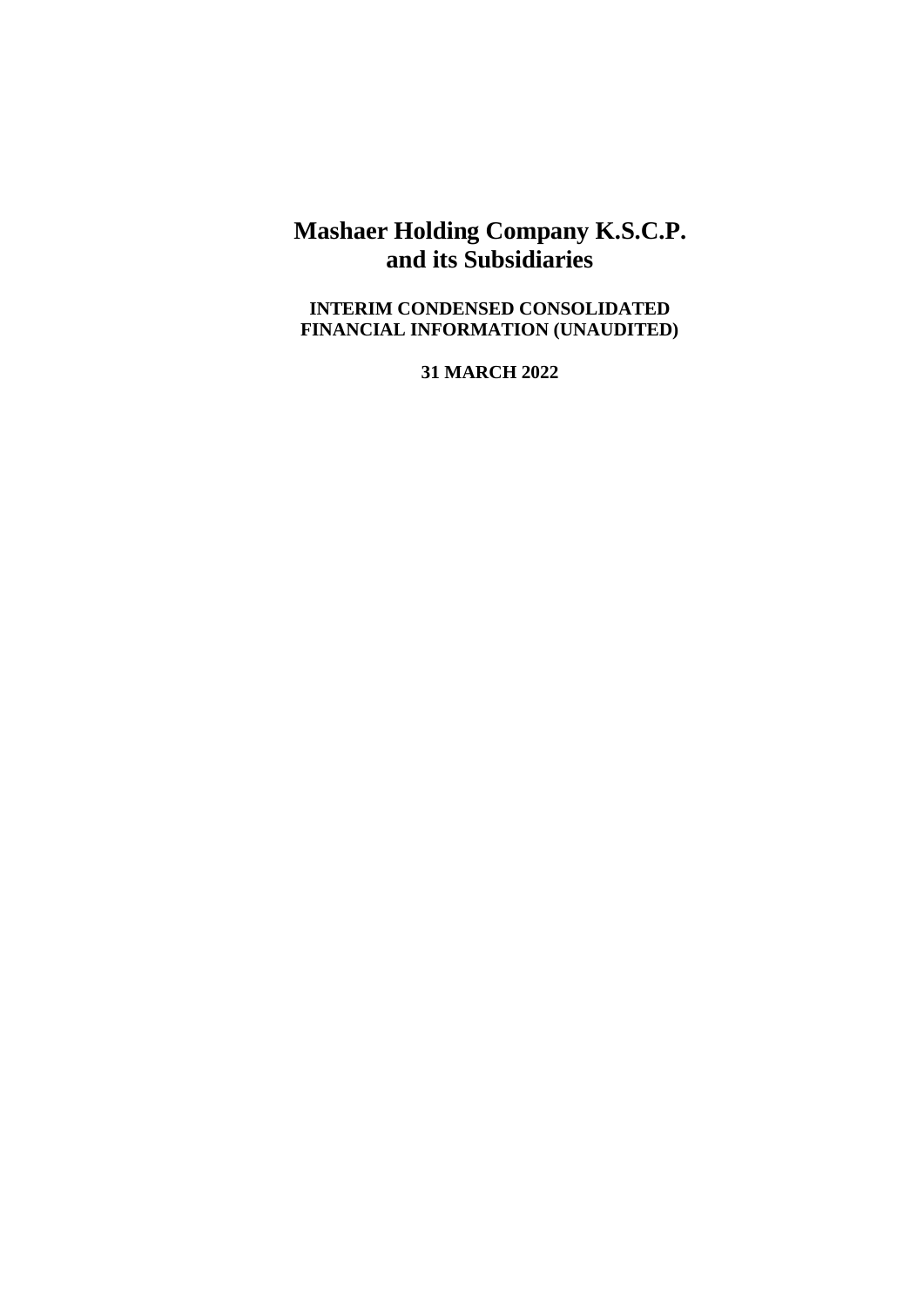

Ernst & Young Al Aiban, Al Osaimi & Partners P.O. Box 74 18–20th Floor, Baitak Tower Ahmed Al Jaber Street Safat Square 13001, Kuwait

Tel: +965 2295 5000 Fax: +965 2245 6419 kuwait@kw.ey.com ey.com/mena

### **REPORT ON REVIEW OF INTERIM CONDENSED CONSOLIDATED FINANCIAL INFORMATION TO THE BOARD OF DIRECTORS OF MASHAER HOLDING COMPANY K.S.C.P.**

### *Introduction*

We have reviewed the accompanying interim condensed consolidated statement of financial position of Mashaer Holding Company K.S.C.P. ("the Parent Company") and its Subsidiaries (collectively, the "Group") as at 31 March 2022, and the related interim condensed consolidated statement of profit or loss, interim condensed consolidated statement of comprehensive income, interim condensed consolidated statement of cash flows and interim condensed consolidated statement of changes in equity for the threemonth period then ended. The management of the Parent Company is responsible for the preparation and presentation of this interim condensed consolidated financial information in accordance with International Accounting Standard (IAS) 34: *'Interim Financial Reporting'* (IAS 34). Our responsibility is to express a conclusion on this interim condensed consolidated financial information based on our review.

### *Scope of Review*

We conducted our review in accordance with International Standard on Review Engagements 2410, *'Review of Interim Financial Information Performed by the Independent Auditor of the Entity'*. A review of interim financial information consists of making inquiries, primarily of persons responsible for financial and accounting matters, and applying analytical and other review procedures. A review is substantially less in scope than an audit conducted in accordance with International Standards on Auditing and consequently does not enable us to obtain assurance that we would become aware of all significant matters that might be identified in an audit. Accordingly, we do not express an audit opinion.

### *Conclusion*

Based on our review, nothing has come to our attention that causes us to believe that the accompanying interim condensed consolidated financial information is not prepared, in all material respects, in accordance with IAS 34.

### **Report on Other Legal and Regulatory Requirements**

Furthermore, based on our review, the interim condensed consolidated financial information is in agreement with the books of accounts of the Parent Company. We further report that, to the best of our knowledge and belief, we have not become aware of any material violations of the Companies Law No. 1 of 2016, as amended, and its executive regulations, as amended, or of the Parent Company's Memorandum of Incorporation and Articles of Association, during the three-month period ended 31 March 2022 that might have had a material effect on the business of the Parent Company or on its financial position.

We further report that, during the course of our review, to the best of our knowledge and belief, we have not become aware of any violations of the provisions of Law No. 7 of 2010 concerning the Capital Markets Authority and its related regulations, during the three-month period ended 31 March 2022 that might have had a material effect on the business of the Parent Company or on its financial position.

WALEED A. AL OSAIMI LICENCE NO. 68-A EY AL AIBAN, AL OSAIMI & PARTNERS

12 May 2022 Kuwait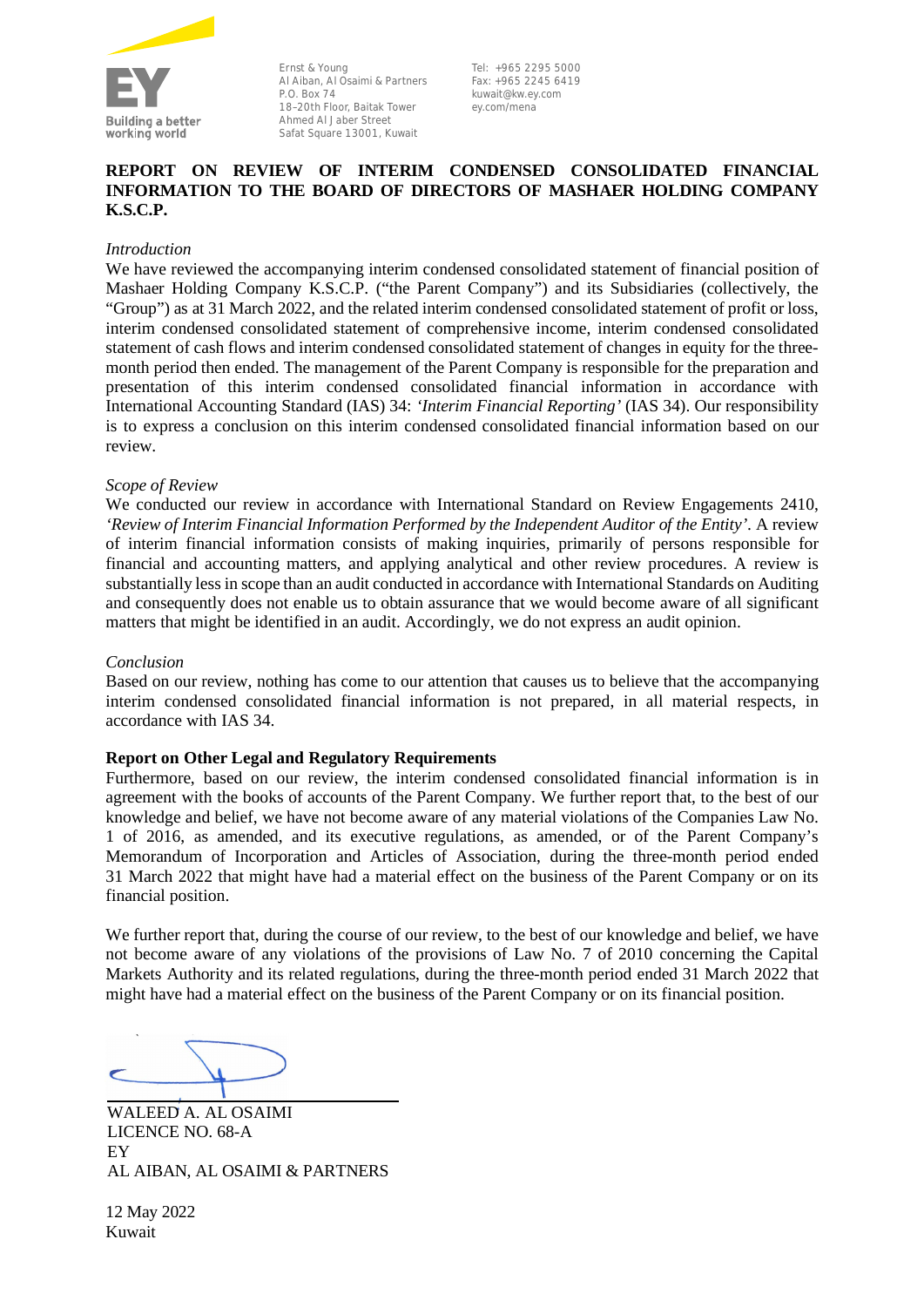# INTERIM CONDENSED CONSOLIDATED STATEMENT OF PROFIT OR LOSS (UNAUDITED)

For the period ended 31 March 2022

|                                                                                                            |             | Three months ended<br>31 March |               |  |
|------------------------------------------------------------------------------------------------------------|-------------|--------------------------------|---------------|--|
|                                                                                                            |             | 2022                           | 2021          |  |
|                                                                                                            | <b>Note</b> | <b>KD</b>                      | ΚD            |  |
| <b>INCOME</b>                                                                                              |             |                                |               |  |
| Rental income                                                                                              |             | 363,142                        | 680,820       |  |
| Net investment income from financial assets                                                                |             | 9,130                          | 4,384         |  |
| Share of results of associates                                                                             |             | (135,670)                      | (387,796)     |  |
| Reversal of provisions no longer required                                                                  |             | 178,351                        |               |  |
| Other income                                                                                               |             | 49,089                         | 19,022        |  |
| <b>Total income</b>                                                                                        |             | 464,042                        | 316,430       |  |
| <b>EXPENSES</b>                                                                                            |             |                                |               |  |
| Staff costs                                                                                                |             | (130, 887)                     | (133, 681)    |  |
| General and administrative expenses                                                                        |             | (49, 039)                      | (52,907)      |  |
| Real estate expenses                                                                                       |             | (68,798)                       | (83,958)      |  |
| Amortisation of leasehold prepayment                                                                       |             |                                | (40,581)      |  |
| Finance costs                                                                                              |             | (28,793)                       | (30, 726)     |  |
| Depreciation expense                                                                                       |             | (4,174)                        | (87, 379)     |  |
| <b>Total expenses</b>                                                                                      |             | (281, 691)                     | (429, 232)    |  |
| PROFIT (LOSS) BEFORE TAX                                                                                   |             | 182,351                        | (112,802)     |  |
| Taxation of overseas subsidiaries                                                                          |             | (20, 264)                      | (6,482)       |  |
| Contribution to Kuwait Foundation for Advancement of Sciences ("KFAS")                                     |             |                                | (3,784)       |  |
| National Labour Support Tax ("NLST")                                                                       |             | (3,908)                        |               |  |
| Zakat                                                                                                      |             | (3,505)                        | (4,029)       |  |
| <b>PROFIT (LOSS) FOR THE PERIOD</b>                                                                        |             | 154,674                        | (127,097)     |  |
|                                                                                                            |             |                                |               |  |
| <b>Attributable to:</b>                                                                                    |             |                                |               |  |
| Equity holders of the Parent Company                                                                       |             | 128,648                        | (136, 255)    |  |
| Non-controlling interests                                                                                  |             | 26,026                         | 9,158         |  |
|                                                                                                            |             | 154,674                        | (127,097)     |  |
| <b>BASIC AND DILUTED EARNINGS (LOSS) PER SHARE ATTRIBUTABLE TO</b><br>EQUITY HOLDERS OF THE PARENT COMPANY | 4           | <b>0.73 Fils</b>               | $(0.77)$ Fils |  |
|                                                                                                            |             |                                |               |  |

The attached notes 1 to 11 form part of this interim condensed consolidated financial information.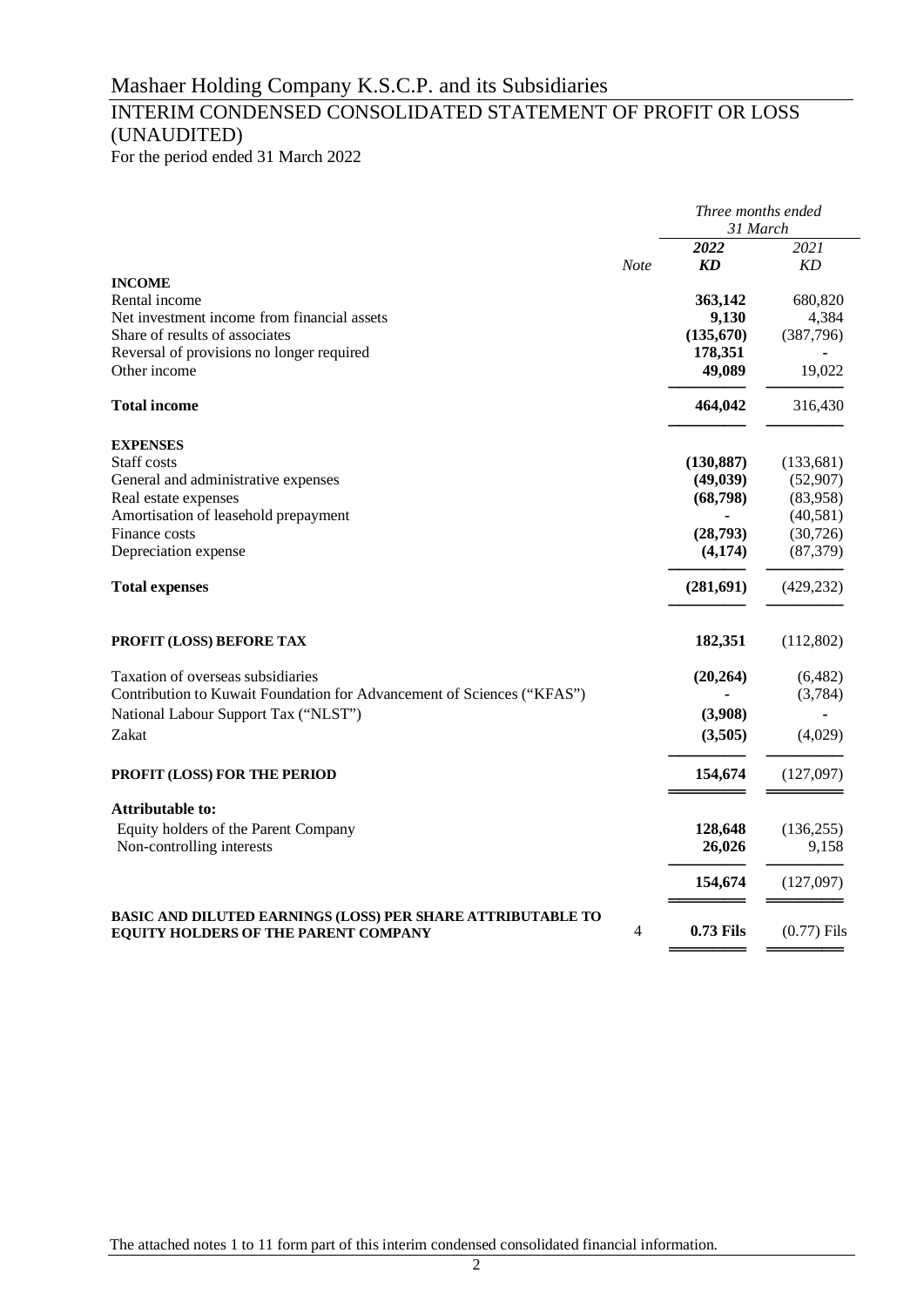# INTERIM CONDENSED CONSOLIDATED STATEMENT OF COMPREHENSIVE INCOME (UNAUDITED)

For the period ended 31 March 2022

|                                                                                                                                  | Three months ended<br>31 March |                   |  |
|----------------------------------------------------------------------------------------------------------------------------------|--------------------------------|-------------------|--|
|                                                                                                                                  | 2022<br><b>KD</b>              | 2021<br><b>KD</b> |  |
| <b>PROFIT (LOSS) FOR THE PERIOD</b>                                                                                              | 154,674                        | (127,097)         |  |
| <b>Other comprehensive loss</b><br>Other comprehensive loss that may be reclassified to profit or loss in subsequent<br>periods: |                                |                   |  |
| Exchange differences on translation of foreign operations                                                                        | (721, 665)                     | (12, 469)         |  |
|                                                                                                                                  | (721, 665)                     | (12, 469)         |  |
| Other comprehensive loss that will not be reclassified to profit or loss in<br>subsequent periods:                               |                                |                   |  |
| Net loss on equity instruments at fair value through other comprehensive income                                                  |                                | (151,897)         |  |
|                                                                                                                                  |                                | (151, 897)        |  |
| Other comprehensive loss for the period                                                                                          | (721, 665)                     | (164, 366)        |  |
| <b>TOTAL COMPREHENSIVE LOSS FOR THE PERIOD</b>                                                                                   | (566, 991)                     | (291, 463)        |  |
| <b>Attributable to:</b>                                                                                                          |                                |                   |  |
| Equity holders of the Parent Company                                                                                             | (496,669)                      | (300, 351)        |  |
| Non-controlling interests                                                                                                        | (70, 322)                      | 8,888             |  |
|                                                                                                                                  | (566,991)                      | (291, 463)        |  |
|                                                                                                                                  |                                |                   |  |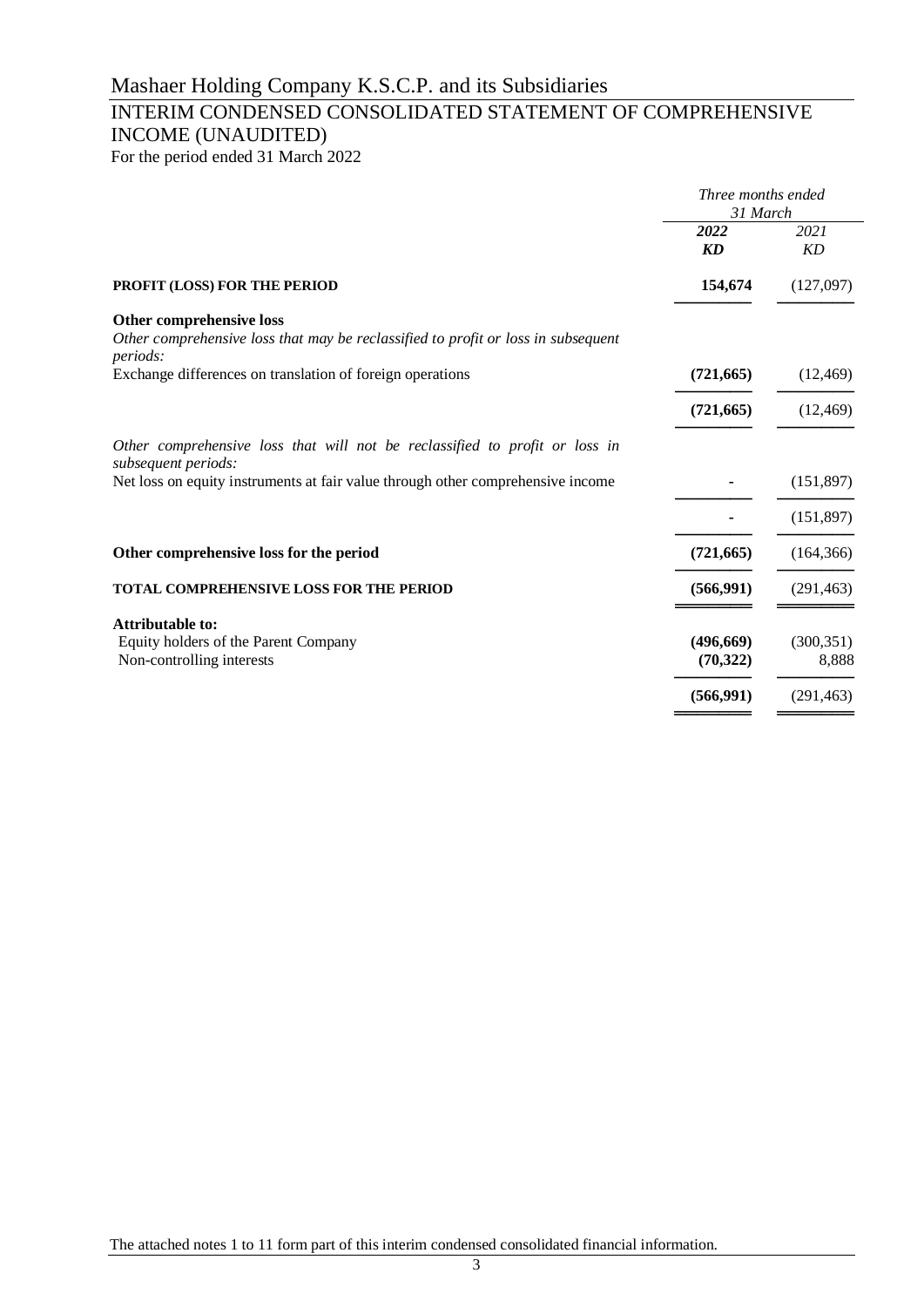### Mashaer Holding Company K.S.C.P. and its Subsidiaries

# INTERIM CONDENSED CONSOLIDATED STATEMENT OF FINANCIAL POSITION (UNAUDITED)

As at 31 March 2022

|                                                                    |              |                        | (Audited)                        |                        |
|--------------------------------------------------------------------|--------------|------------------------|----------------------------------|------------------------|
|                                                                    | <b>Notes</b> | 31 March<br>2022<br>KD | 31 December<br>2021<br><b>KD</b> | 31 March<br>2021<br>KD |
|                                                                    |              |                        |                                  |                        |
| <b>ASSETS</b><br><b>Non-current assets</b>                         |              |                        |                                  |                        |
| Property and equipment                                             |              | 23,153                 | 25,864                           | 38,420                 |
| Right-of-use assets                                                |              |                        |                                  | 136,598                |
| Investment properties                                              | 5            | 18,591,029             | 19,262,280                       | 17,919,186             |
| Investment in associates                                           |              | 411,047                | 1,186,717                        | 3,123,740              |
| Investment securities                                              |              | 972,703                | 972,703                          | 972,018                |
| Accounts receivable and other assets                               |              | 366,380                |                                  | ×.                     |
|                                                                    |              | 20,364,312             | 21,447,564                       | 22,189,962             |
| <b>Current assets</b>                                              |              |                        |                                  |                        |
| Accounts receivable and other assets                               |              | 763,984                | 1,118,483                        | 1,340,514              |
| Term deposits                                                      |              | 1,201,285              | 612,995                          | 1,612,643              |
| Cash and bank balances                                             |              | 318,704                | 397,391                          | 371,793                |
|                                                                    |              | 2,283,973              | 2,128,869                        | 3,324,950              |
| <b>TOTAL ASSETS</b>                                                |              | 22,648,285             | 23,576,433                       | 25,514,912             |
| <b>EQUITY AND LIABILITIES</b>                                      |              |                        |                                  |                        |
| <b>Equity</b>                                                      |              |                        |                                  |                        |
| Share capital                                                      |              | 17,942,989             | 17,942,989                       | 17,942,989             |
| Share premium                                                      |              | 10,239,344             | 10,239,344                       | 10,239,344             |
| Statutory reserve                                                  |              | 180,293                | 180,293                          | 180,293<br>180,293     |
| Voluntary reserve                                                  |              | 180,293<br>(6,741,795) | 180,293<br>(6,116,478)           | (5,963,038)            |
| Foreign currency translation reserve<br>Treasury shares            | 6            | (209,965)              | (209, 965)                       | (209, 965)             |
| Treasury shares reserve                                            |              | 2,761                  | 2,761                            | 2,761                  |
| Fair value reserve                                                 |              | (118,682)              | (118,682)                        | (698, 367)             |
| Accumulated losses                                                 |              | (6,548,509)            | (6,677,157)                      | (4,649,286)            |
| Equity attributable to equity holders of the Parent Company        |              | 14,926,729             | 15,423,398                       | 17,025,024             |
| Non-controlling interests                                          |              | 2,225,414              | 2,295,736                        | 2,252,218              |
| <b>Total equity</b>                                                |              | 17, 152, 143           | 17,719,134                       | 19,277,242             |
| Liabilities                                                        |              |                        |                                  |                        |
| <b>Non-current liabilities</b><br>Tawarruq and murabaha facilities |              | 2,009,428              | 2,193,012                        | 1,933,711              |
| Employees' end of service benefits                                 |              | 388,002                | 376,196                          | 345,628                |
|                                                                    |              | 2,397,430              | 2,569,208                        | 2,279,339              |
| <b>Current liabilities</b>                                         |              |                        |                                  |                        |
| Tawarruq and murabaha facilities                                   |              | 532,798                | 527,177                          | 522,301                |
| Amounts due to related parties                                     | 8            | 240,182                | 256,779                          | 256,850                |
| Accounts payable and other liabilities                             |              | 1,981,332              | 2,159,735                        | 2,834,780              |
| Lease liabilities                                                  |              | 344,400                | 344,400                          | 344,400                |
|                                                                    |              | 3,098,712              | 3,288,091                        | 3,958,331              |
| <b>Total liabilities</b>                                           |              | 5,496,142              | 5,857,299                        | 6,237,670              |
| <b>TOTAL EQUITY AND LIABILITIES</b>                                |              | 22,648,285             | 23,576,433                       | 25.514,912             |
|                                                                    |              |                        |                                  |                        |

L

Fahad Mdullah Al-Saleh<br>Chairman

LIBR

Abdulaziz Zaid Al-Subaie Chief Executive Officer

 $-$ 

The attached notes 1 to 11 form part of this interim condensed consolidated financial information.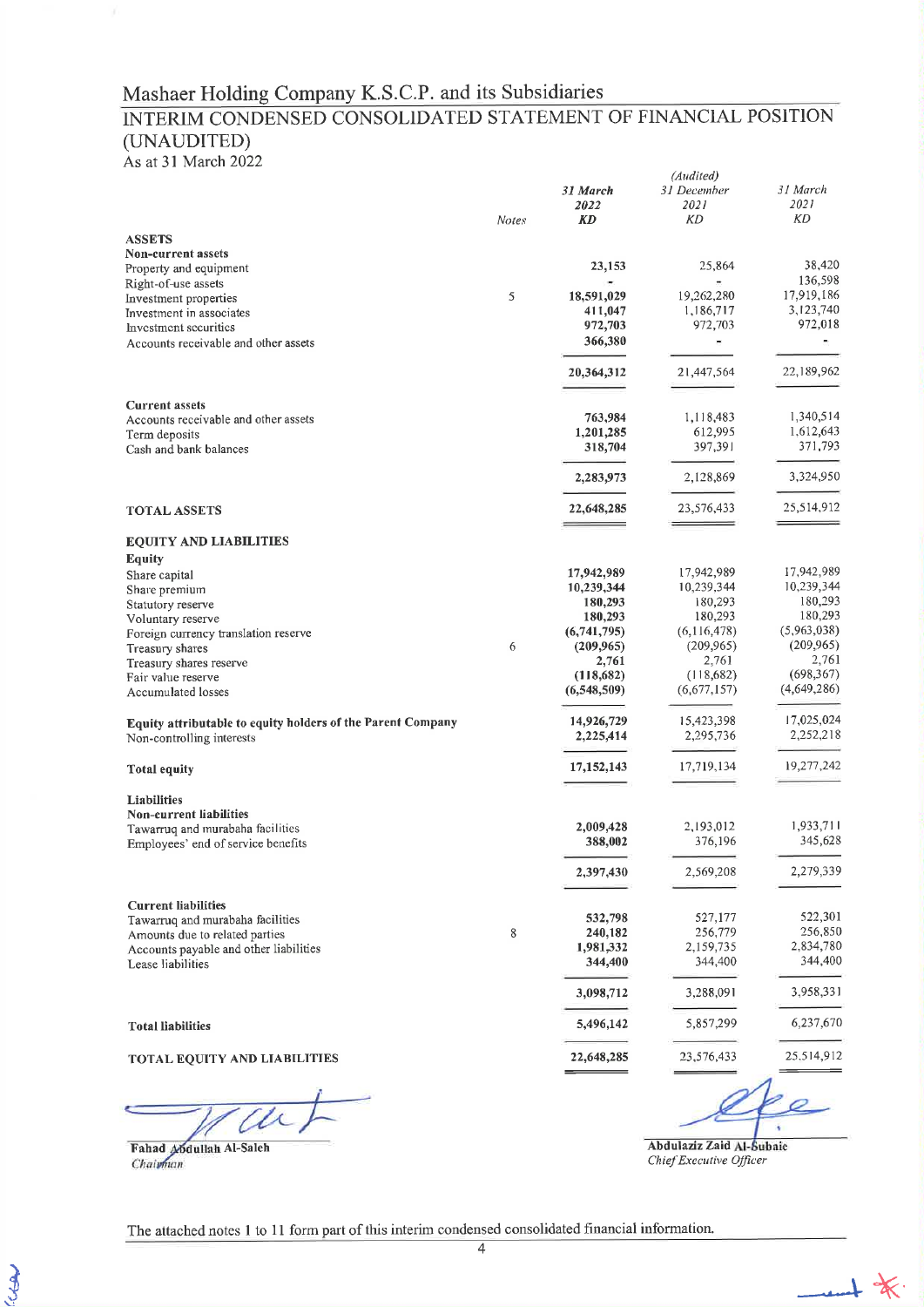## Mashaer Holding Company K.S.C.P. and its Subsidiaries

### INTERIM CONDENSED CONSOLIDATED STATEMENT OF CHANGES IN EQUITY (UNAUDITED) For the period ended 31 March 2022

|                                                                                                    | Equity attributable to the equity holders of the Parent Company |                                                           |                                                       |                                   |                                                                         |                                        |                                                                       |                             |                                                        |                                       |                                                                     |                                       |
|----------------------------------------------------------------------------------------------------|-----------------------------------------------------------------|-----------------------------------------------------------|-------------------------------------------------------|-----------------------------------|-------------------------------------------------------------------------|----------------------------------------|-----------------------------------------------------------------------|-----------------------------|--------------------------------------------------------|---------------------------------------|---------------------------------------------------------------------|---------------------------------------|
|                                                                                                    | <b>Share</b><br>capital<br>$\mathbf{K}\mathbf{D}$               | <b>Share</b><br>premium<br>$\boldsymbol{K}\boldsymbol{D}$ | <b>Statutory</b><br>reserve<br>$\mathbf{K}\mathbf{D}$ | <b>Voluntary</b><br>reserve<br>KD | Foreign<br>currency<br>translation<br>reserve<br>$\mathbf{K}\mathbf{D}$ | <b>Treasury</b><br><i>shares</i><br>KD | <b>Treasury</b><br><i>shares</i><br>reserve<br>$\mathbf{K}\mathbf{D}$ | Fair value<br>reserve<br>KD | <b>Accumulated</b><br>losses<br>$\mathbf{K}\mathbf{D}$ | Sub-<br>total<br>KD                   | $Non-$<br>controlling<br><i>interests</i><br>$\mathbf{K}\mathbf{D}$ | <b>Total</b><br>KD                    |
| As at 1 January 2022<br>Profit for the period<br>Other comprehensive loss for the                  | 17,942,989                                                      | 10,239,344                                                | 180,293                                               | 180,293                           | (6, 116, 478)                                                           | (209, 965)                             | 2.761                                                                 | (118,682)                   | (6.677.157)<br>128,648                                 | 15,423,398<br>128,648                 | 2,295,736<br>26,026                                                 | 17,719,134<br>154,674                 |
| period                                                                                             |                                                                 |                                                           |                                                       | $\sim$                            | (625, 317)                                                              |                                        |                                                                       |                             |                                                        | (625,317)                             | (96,348)                                                            | (721, 665)                            |
| Total comprehensive (loss)<br>income for the period                                                |                                                                 |                                                           |                                                       | $\sim$                            | (625,317)                                                               |                                        |                                                                       |                             | 128,648                                                | (496, 669)                            | (70, 322)                                                           | (566,991)                             |
| <b>At 31 March 2022</b>                                                                            | 17,942,989                                                      | 10,239,344                                                | 180,293                                               | 180,293                           | (6,741,795)                                                             | (209, 965)                             | 2,761                                                                 | (118,682)                   | (6,548,509)                                            | 14,926,729                            |                                                                     | 2,225,414 17,152,143                  |
| As at 1 January 2021<br>(Loss) profit for the period<br>Other comprehensive loss for the<br>period | 17,942,989                                                      | 10,239,344                                                | 180,293                                               | 180,293<br>$\sim$                 | (5,949,974)<br>(13,064)                                                 | (209, 965)                             | 2,761<br>$\sim$                                                       | (547, 335)<br>(151, 032)    | (4,513,031)<br>(136, 255)<br>$\sim$                    | 17,325,375<br>(136, 255)<br>(164,096) | 2,243,330<br>9,158<br>(270)                                         | 19,568,705<br>(127,097)<br>(164, 366) |
| Total comprehensive (loss)<br>income for the period                                                |                                                                 |                                                           |                                                       | $\sim$                            | (13,064)                                                                |                                        | $\sim$                                                                | (151,032)                   | (136, 255)                                             | (300, 351)                            | 8,888                                                               | (291, 463)                            |
| At 31 March 2021                                                                                   | 17,942,989                                                      | 10,239,344                                                | 180,293                                               | 180,293                           | (5,963,038)                                                             | (209, 965)                             | 2,761                                                                 | (698, 367)                  | (4,649,286)                                            | 17,025,024                            | 2,252,218                                                           | 19,277,242                            |
|                                                                                                    |                                                                 |                                                           |                                                       |                                   |                                                                         |                                        |                                                                       |                             |                                                        |                                       |                                                                     |                                       |

The attached notes 1 to 11 form part of this interim condensed consolidated financial information.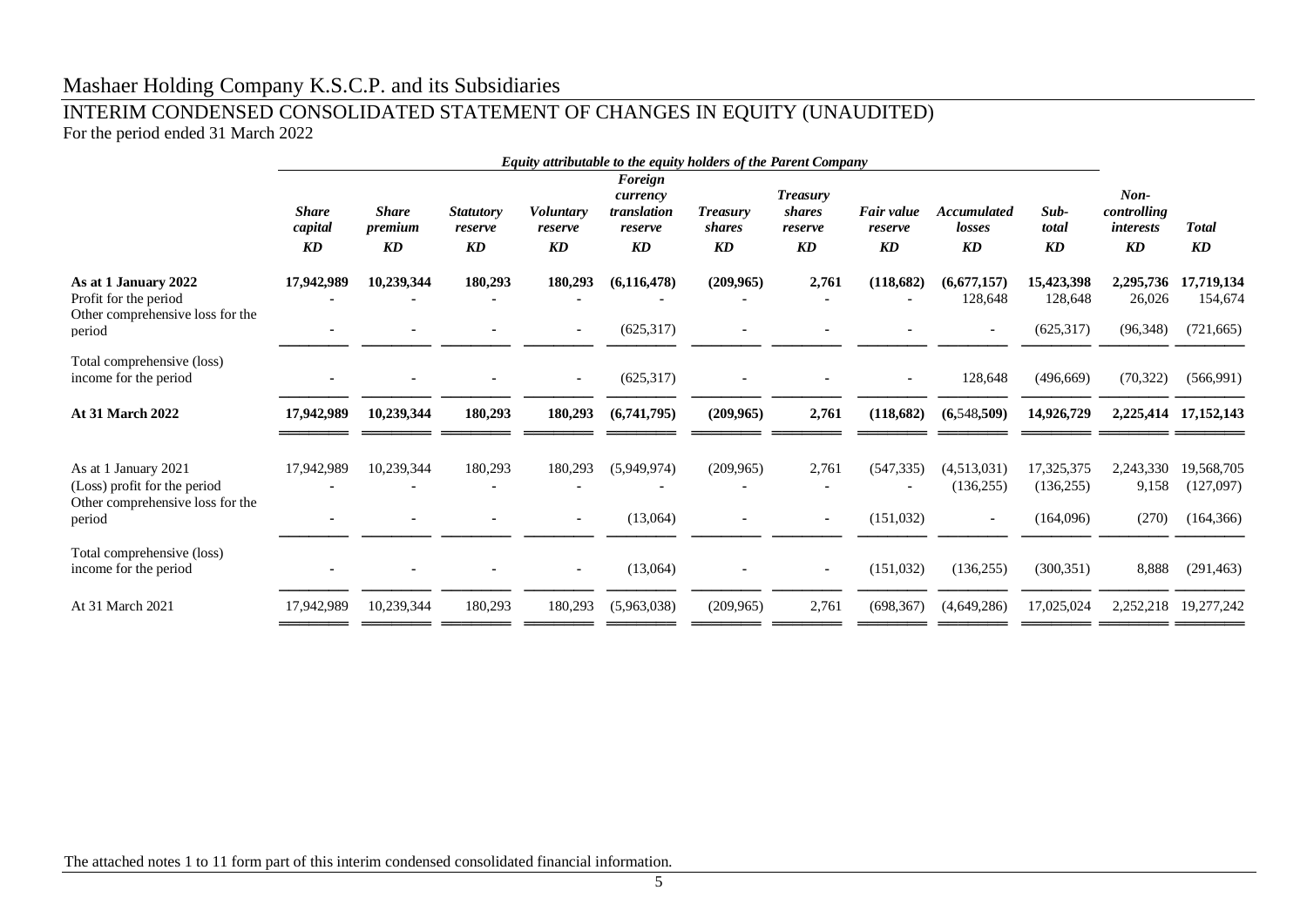# INTERIM CONDENSED CONSOLIDATED STATEMENT OF CASH FLOWS (UNAUDITED)

For the period ended 31 March 2022

|                                                                                                                     |              | Three months ended<br>31 March |            |  |
|---------------------------------------------------------------------------------------------------------------------|--------------|--------------------------------|------------|--|
|                                                                                                                     | <b>Notes</b> | 2022<br><b>KD</b>              | 2021<br>KD |  |
| <b>OPERATING ACTIVITIES</b>                                                                                         |              |                                |            |  |
| Profit (loss) before tax                                                                                            |              | 182,351                        | (112,802)  |  |
| Adjustments to reconcile profit (loss) before tax to net cash flows:<br>Net investment income from financial assets |              | (9,130)                        | (4,384)    |  |
| Share of results of associates                                                                                      |              | 135,670                        | 387,796    |  |
| Employees' end of service benefits                                                                                  |              | 11,806                         | 12,356     |  |
| Amortisation of leasehold prepayments                                                                               |              |                                | 40,581     |  |
| Finance costs                                                                                                       |              | 28,793                         | 30,726     |  |
| Reversal of provisions no longer required                                                                           |              | (178,351)                      |            |  |
| Depreciation expense for the period                                                                                 |              | 4,174                          | 87,379     |  |
|                                                                                                                     |              | 175,313                        | 441,652    |  |
| Working capital adjustments:<br>Accounts receivable and other assets                                                |              | 45,979                         | 23,234     |  |
| Accounts payable and other liabilities                                                                              |              | (85,589)                       | (371, 176) |  |
| Amounts due to related parties                                                                                      |              | (16, 597)                      |            |  |
| Net cash flows from operations                                                                                      |              | 119,106                        | 93,710     |  |
| Employees' end of service benefits paid                                                                             |              |                                | (6,158)    |  |
| Taxes paid                                                                                                          |              |                                | (2,356)    |  |
| Net cash flows from operating activities                                                                            |              | 119,106                        | 85,196     |  |
| <b>INVESTING ACTIVITIES</b>                                                                                         |              |                                |            |  |
| Purchase of furniture and equipment                                                                                 |              | (1, 463)                       | (1,020)    |  |
| Capital expenditure on investment properties                                                                        | 5            | (1, 477)                       | (7,163)    |  |
| Net movement of term deposits                                                                                       |              | (588,290)                      | 142,322    |  |
| Dividends received from associate                                                                                   |              | 640,000                        |            |  |
| Income from investment deposits                                                                                     |              | 9,130                          | 4,384      |  |
| Net cash flows from investing activities                                                                            |              | 57,900                         | 138,523    |  |
| <b>FINANCING ACTIVITIES</b>                                                                                         |              |                                |            |  |
| Finance costs paid                                                                                                  |              | (28,793)                       | (30, 726)  |  |
| Payment of tawarruq and murabaha payables                                                                           |              | (177,963)                      | (251, 393) |  |
| Net cash flows used in financing activities                                                                         |              | (206,756)                      | (282, 119) |  |
| NET DECREASE IN CASH AND BANK BALANCES                                                                              |              | (29,750)                       | (58, 400)  |  |
| Foreign currency translation adjustments                                                                            |              | (48, 937)                      | 595        |  |
| Cash and bank balances at 1 January                                                                                 |              | 397,391                        | 429,598    |  |
| CASH AND BANK BALANCES AS AT 31 MARCH                                                                               |              | 318,704                        | 371,793    |  |
|                                                                                                                     |              |                                |            |  |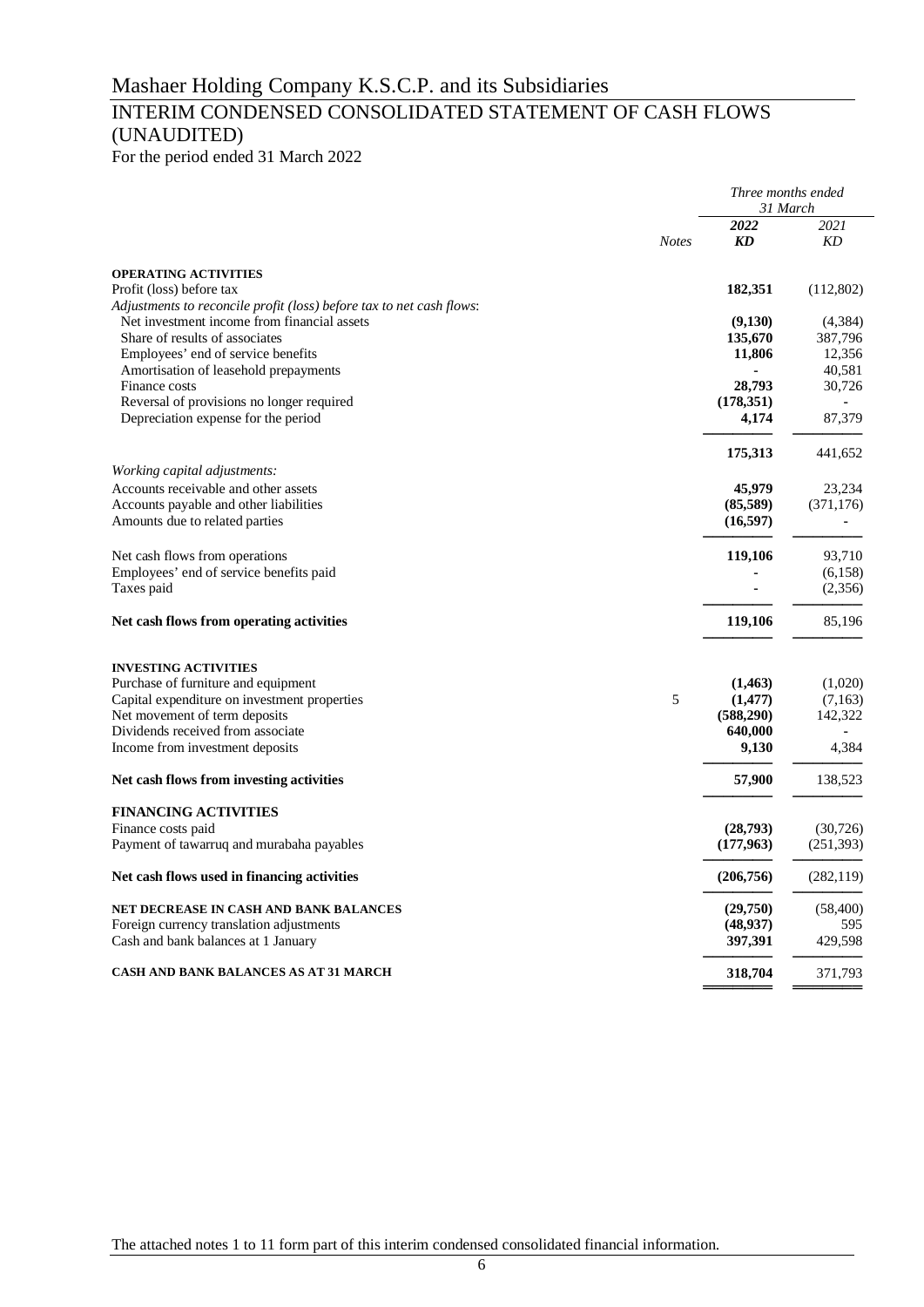### **1 CORPORATE INFORMATION**

The interim condensed consolidated financial information of the Mashaer Holding Company K.S.C.P. (the "Parent Company") and its subsidiaries (collectively, the "Group") for the three months ended 31 March 2022 was authorised for issue in accordance with a resolution of the directors of the Parent Company on 12 May 2022.

The consolidated financial statements of the Group for the year ended 31 December 2021 were approved by the shareholders at the AGM held on 14 April 2022.

The Parent Company is a Kuwaiti public shareholding company registered and incorporated in the State of Kuwait on 12 June 2000 and is listed on 16 October 2006 at Boursa Kuwait.

The Group is principally engaged in investment and real estate activities. The principal activities of the Group are described in Note 10. All activities of the Group are conducted in accordance with the Islamic Sharīʿa as approved by by the Parent Company's Fatwa and Sharīʿa Supervisory Board.

The Parent Company head office is located at Gravity Tower 6<sup>th</sup> Floor, Ahmad Al Jaber Street, Sharq and its registered postal address is P.O. Box 23110, Safat 13092, State of Kuwait.

### **2 BASIS OF PREPARATION AND CHANGES TO THE GROUP'S ACCOUNTING POLICIES**

### **2.1 Basis of preparation**

The interim condensed consolidated financial information of the Group for the three months ended 31 March 2022 has been prepared in accordance with International Accounting Standard 34: *"Interim Financial Reporting"* ("IAS 34"). The Group has prepared the financial statements on the basis that it will continue to operate as a going concern. The management consider that there are no material uncertainties that may cast doubt significant doubt over this assumption. They have formed a judgement that there is a reasonable expectation that the Group has adequate resources to continue in operational existence for the foreseeable future, and not less than 12 months from the end of the reporting period.

The interim condensed consolidated financial information does not contain all information and disclosures required for full financial statements prepared in accordance with the International Financial Reporting Standards ("IFRS") and should be read in conjunction with the Group's annual consolidated financial statements for the year ended 31 December 2021.

### **2.2 New standards, interpretations, and amendments adopted by the Group (continued)**

The accounting policies adopted in the preparation of the interim condensed consolidated financial statements are consistent with those followed in the preparation of the Group's annual consolidated financial statements for the year ended 31 December 2021, except for the adoption of new standards effective as of 1 January 2022. The Group has not early adopted any standard, interpretation or amendment that has been issued but is not yet effective.

Several amendments apply for the first time in 2022, but do not have an impact on the interim condensed consolidated financial information of the Group.

### **Onerous Contracts – Costs of Fulfilling a Contract –** *Amendments to IAS 37*

An onerous contract is a contract under which the unavoidable costs (i.e., the costs that the Group cannot avoid because it has the contract) of meeting the obligations under the contract exceed the economic benefits expected to be received under it.

The amendments specify that when assessing whether a contract is onerous or loss-making, an entity needs to include costs that relate directly to a contract to provide goods or services include both incremental costs (e.g., the costs of direct labour and materials) and an allocation of costs directly related to contract activities (e.g., depreciation of equipment used to fulfil the contract as well as costs of contract management and supervision). General and administrative costs do not relate directly to a contract and are excluded unless they are explicitly chargeable to the counterparty under the contract.

These amendments had no impact on the interim condensed consolidated financial statements of the Group as there were no contracts within the scope of these amendments arisen during the period.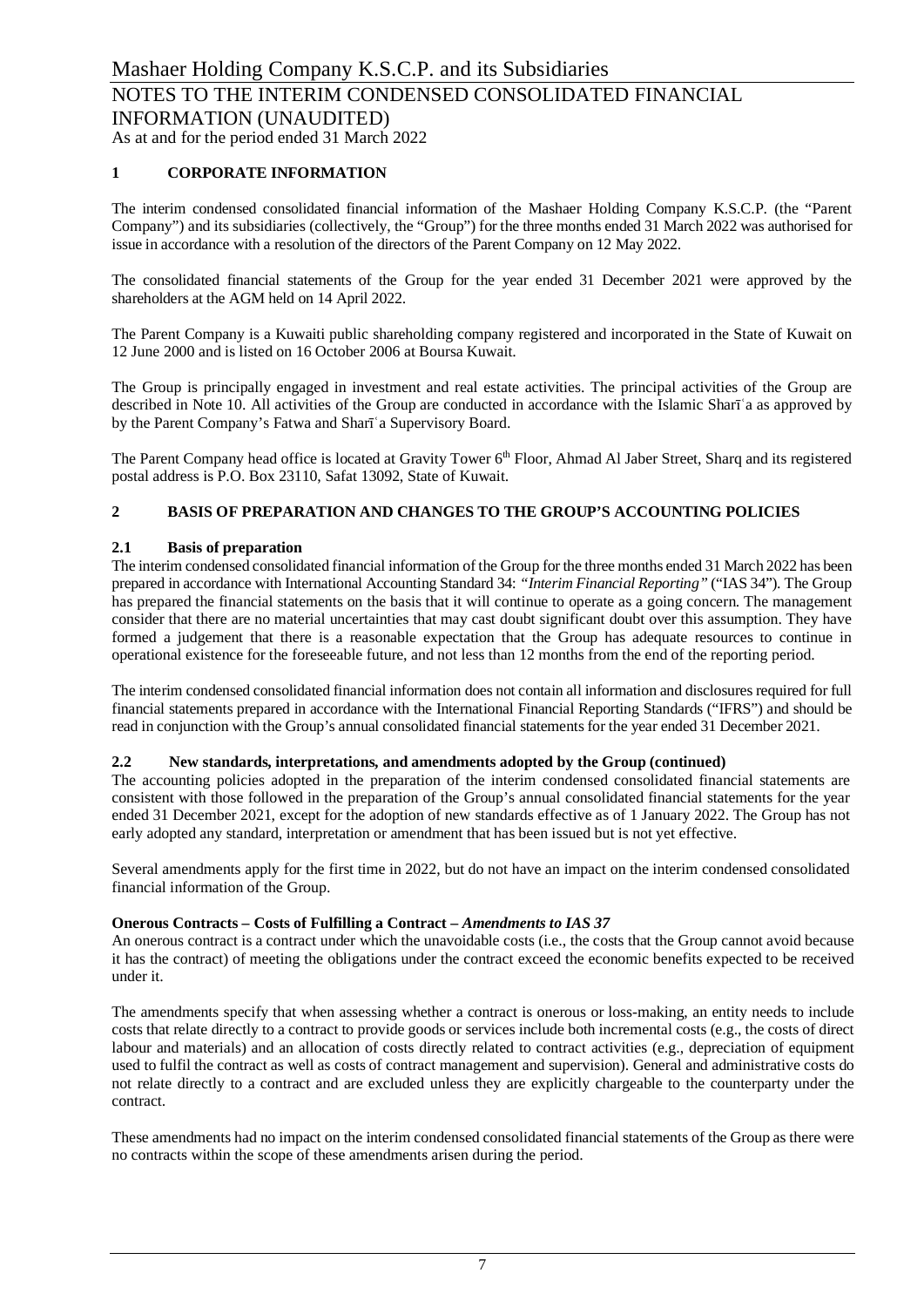### **2 BASIS OF PREPARATION AND CHANGES TO THE GROUP'S ACCOUNTING POLICIES (continued)**

### **2.2 New standards, interpretations, and amendments adopted by the Group (continued)**

### **Reference to the Conceptual Framework –** *Amendments to IFRS 3*

The amendments replace a reference to a previous version of the IASB's Conceptual Framework with a reference to the current version issued in March 2018 without significantly changing its requirements. The amendments add an exception to the recognition principle of IFRS 3 *Business Combinations* to avoid the issue of potential 'day 2' gains or losses arising for liabilities and contingent liabilities that would be within the scope of IAS 37 *Provisions, Contingent Liabilities and Contingent Assets* or IFRIC 21 *Levies*, if incurred separately. The exception requires entities to apply the criteria in IAS 37 or IFRIC 21, respectively, instead of the Conceptual Framework, to determine whether a present obligation exists at the acquisition date. The amendments also add a new paragraph to IFRS 3 to clarify that contingent assets do not qualify for recognition at the acquisition date.

These amendments had no impact on the interim condensed consolidated financial statements of the Group as there were no contingent assets, liabilities and contingent liabilities within the scope of these amendments arisen during the period.

### **Property, Plant and Equipment: Proceeds before Intended Use** *– Amendments to IAS 16*

The amendment prohibits entities from deducting from the cost of an item of property, plant and equipment, any proceeds of the sale of items produced while bringing that asset to the location and condition necessary for it to be capable of operating in the manner intended by management. Instead, an entity recognises the proceeds from selling such items, and the costs of producing those items, in profit or loss.

These amendments had no impact on the interim condensed consolidated financial information of the Group as there were no sales of such items produced by property, plant and equipment made available for use on or after the beginning of the earliest period presented.

### **IFRS 9 Financial Instruments – Fees in the '10 per cent' test for derecognition of financial liabilities**

The amendment clarifies the fees that an entity includes when assessing whether the terms of a new or modified financial liability are substantially different from the terms of the original financial liability. These fees include only those paid or received between the borrower and the lender, including fees paid or received by either the borrower or lender on the other's behalf. There is no similar amendment proposed for IAS 39 Financial Instruments: Recognition and Measurement.

These amendments had no impact on the interim condensed consolidated financial information of the Group as there were no modifications of the Group's financial instruments during the period.

### **IFRS 1 First-time Adoption of International Financial Reporting Standards – Subsidiary as a first-time adopter**

The amendment permits a subsidiary that elects to apply paragraph D16(a) of IFRS 1 to measure cumulative translation differences using the amounts reported in the parent's consolidated financial statements, based on the parent's date of transition to IFRS, if no adjustments were made for consolidation procedures and for the effects of the business combination in which the parent acquired the subsidiary. This amendment is also applied to an associate or joint venture that elects to apply paragraph D16(a) of IFRS 1.

These amendments had no impact on the interim condensed consolidated financial information of the Group as it is not a first-time adopter.

### **IAS 41 Agriculture – Taxation in fair value measurements**

The amendment removes the requirement in paragraph 22 of IAS 41 that entities exclude cash flows for taxation when measuring the fair value of assets within the scope of IAS 41.

These amendments had no impact on the interim condensed consolidated financial information of the Group as it did not have assets in scope of IAS 41 as at the reporting date.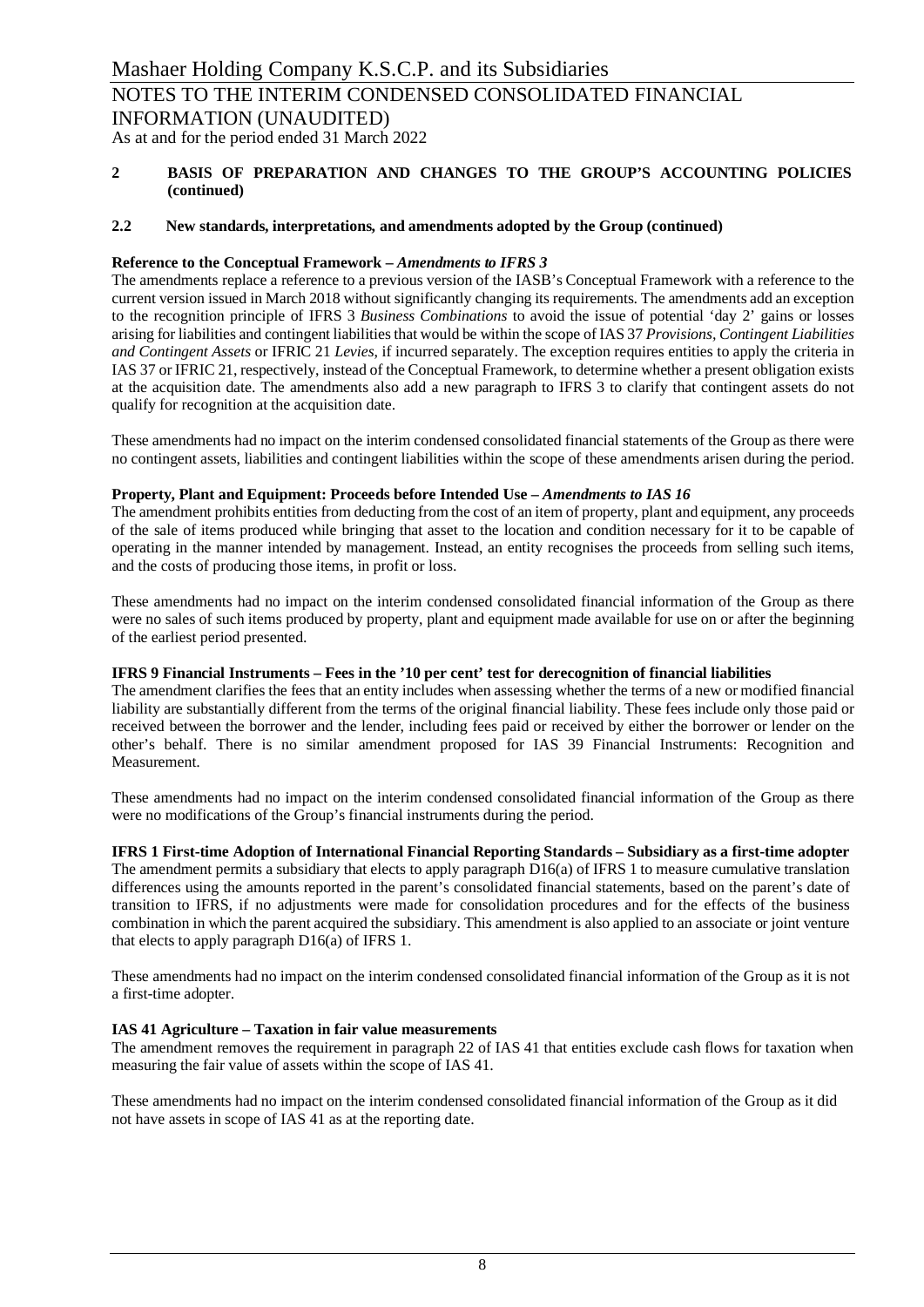As at and for the period ended 31 March 2022

### **3 FUNDAMENTAL ACCOUNTING CONCEPT**

The interim condensed consolidated financial information has been prepared on a going concern basis, which assumes that the Group will be able to meet the mandatory repayment terms of the banking facilities.

Although, the Group generated a profit of KD 154,674 during the period ended 31 March 2022, as of that date, the Group's current liabilities exceeded its current assets by KD 814,739. The current liabilities include Tawarruq and murabaha payables of KD 532,798, which are contractually due within 12 months from the end of the reporting period. Further, the Group's accumulated losses amounted to KD 6,548,509 as at the reporting date.

The interim condensed consolidated financial information has been prepared on a going concern basis, which assumes that the Group will be able to meet the mandatory repayment terms of the banking facilities taking into consideration the following assumptions:

- ► The Group had positive operating cash flows of KD 119,106 for the period ended 31 March 2022;
- The Group has access to a sufficient variety of sources of funding and has a reasonable expectation that debt maturing within 12 months can be rolled over with existing lenders;
- The Group has not defaulted on its contractual payments of Tawarruq and murabaha facilities during the period ended 31 March 2022; and
- ► The Group maintains sufficient cash to meet liquidity needs in the event of an unforeseen interruption in cash flows.

As described above, management has a reasonable expectation that the Group has adequate resources to continue in operational existence for the foreseeable future. The interim condensed consolidated financial information does not include any adjustment relating to the recoverability and classification of recorded assets and classification of liabilities which may be necessary if the Group is unable to continue as a going concern.

### **4 EARNINGS PER SHARE (EPS)**

Basic EPS amounts are calculated by dividing the profit (loss) for the period attributable to ordinary equity holders of the Parent Company by the weighted average number of ordinary shares outstanding during the period. Diluted EPS is calculated by dividing the profit (loss) attributable to ordinary equity holders of the Parent Company by the weighted average number of ordinary shares outstanding during the period plus the weighted average number of ordinary shares that would be issued on conversion of all the dilutive potential ordinary shares into ordinary shares. As there are no dilutive instruments outstanding, basic and diluted earnings (loss) per share are identical.

|                                                                                           | Three months ended<br>31 March |               |  |
|-------------------------------------------------------------------------------------------|--------------------------------|---------------|--|
|                                                                                           | 2022                           | 2021          |  |
| Profit (loss) for the period attributable to equity holders of the Parent Company<br>(KD) | 128,648                        | (136, 255)    |  |
| Weighted average number of shares outstanding (net of treasury shares)                    | 176,272,702                    | 176, 272, 702 |  |
| Basic and diluted EPS attributable to equity holders of the Parent Company                | $0.73$ fils                    | $(0.77)$ fils |  |

There have been no transactions involving ordinary shares between the reporting date and the date of authorisation of this interim condensed consolidated financial information which would require the restatement of EPS.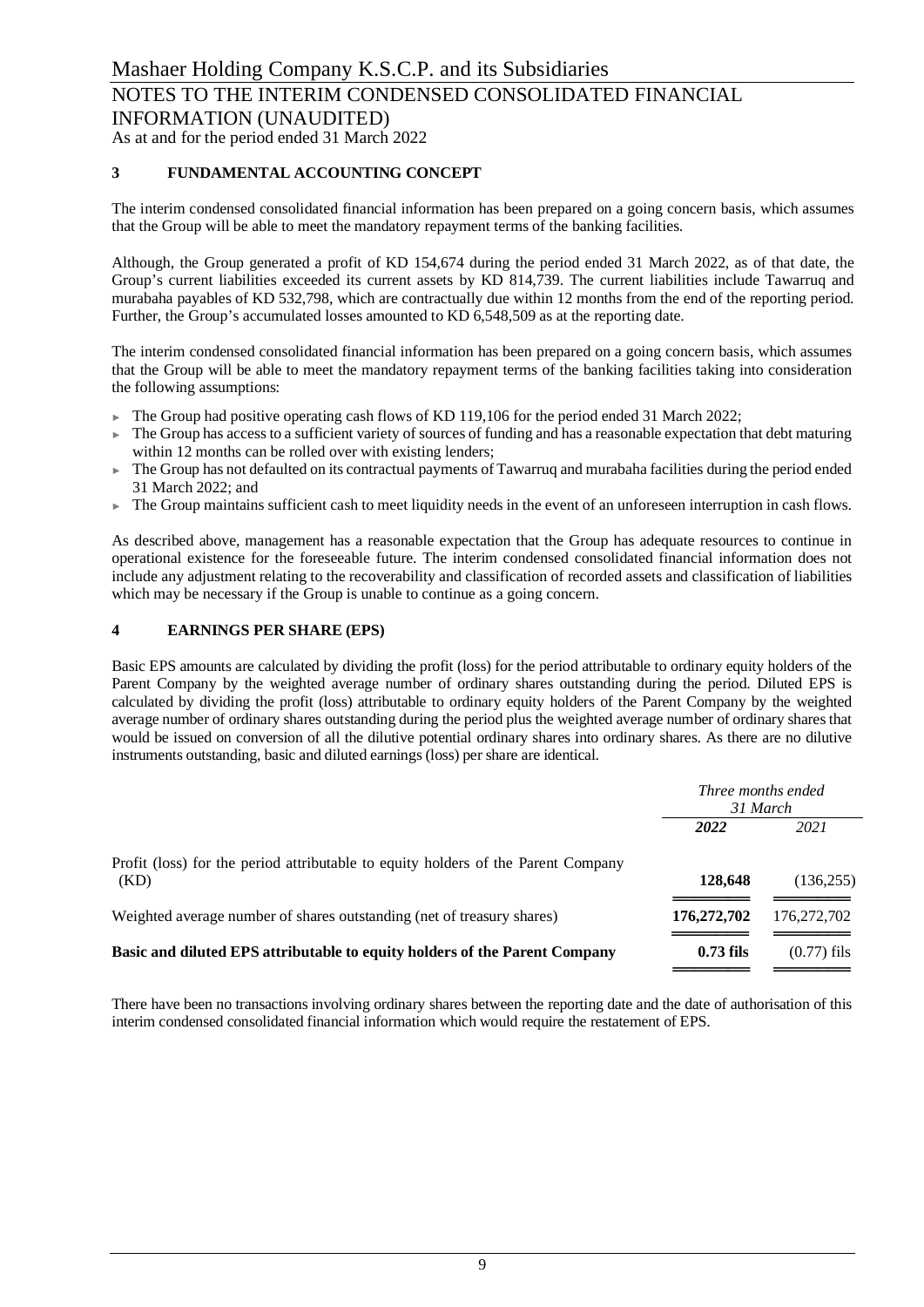# INFORMATION (UNAUDITED)

As at and for the period ended 31 March 2022

### **5 INVESTMENT PROPERTIES**

|                                        | (Audited)  |             |            |  |  |
|----------------------------------------|------------|-------------|------------|--|--|
|                                        | 31 March   | 31 December | 31 March   |  |  |
|                                        | 2022       | 2021        | 2021       |  |  |
|                                        | KD         | KD          | KD         |  |  |
| As at the beginning of the period/year | 19,262,280 | 17,912,023  | 17,912,023 |  |  |
| <b>Additions</b>                       |            | 1,547,875   |            |  |  |
| Capital expenditure                    | 1,477      | 16,703      | 7,163      |  |  |
| Change in fair value                   |            | (214, 321)  | ۰          |  |  |
| Exchange differences                   | (672, 728) | ٠           | ٠          |  |  |
| At the end of the period/year          | 18,591,029 | 19,262,280  | 17,919,186 |  |  |
|                                        |            |             |            |  |  |

The fair value of investment properties was independently determined at 31 December 2021 by independent and accredited valuers with recognised and relevant professional qualification and with recent experience in locations and categories of investment properties being valued. The valuation models applied were consistent with the principles in IFRS 13 and fair value was determined using a mix of the income capitalisation method and the market comparison approach considering the nature and usage of each property. Fair value using the income capitalisation method is estimated based on the normalised net operating income generated by the property, which is divided by the capitalisation (discount) rate. Under the market comparison approach, fair value is estimated based on comparable transactions. The unit of comparison applied by the Group is the price per square meter ('sqm').

Investment properties amounting to KD 9,500,000 (31 December 2021: KD 9,500,000 and 31 March 2021: KD 9,650,000) are pledged as security in order to fulfil the collateral requirements for certain tawarruq facilities.

The fair value hierarchy of investment properties at 31 March 2022 and 2021 are disclosed in Note 11.

### **6 TREASURY SHARES**

|                                                         | (Audited)        |                     |                  |  |  |
|---------------------------------------------------------|------------------|---------------------|------------------|--|--|
|                                                         | 31 March<br>2022 | 31 December<br>2021 | 31 March<br>2021 |  |  |
| Number of treasury shares                               | 3,157,188        | 3,157,188           | 3,157,188        |  |  |
| Percentage of issued shares                             | 1.75%            | 1.75%               | 1.75%            |  |  |
| Cost of treasury shares (KD)                            | 209,965          | 209.965             | 209,965          |  |  |
| Market value of treasury shares (KD)                    | 217,846          | 221,003             | 186,274          |  |  |
| Weighted average market value per treasury share (fils) | 69               | 70                  | 59               |  |  |

Reserves equivalent to the cost of treasury shares is not available for distribution throughout the holding period of such treasury shares as per CMA regulations.

### **7 ANNUAL GENERAL ASSEMBLY (AGM)**

The AGM of the Parent Company's shareholders held on 14 April 2022 approved the consolidated financial statements of the Group for the year ended 31 December 2021 and also approved the Board of Directors' proposal to neither distribute cash dividends (2020: KD Nil) nor directors' remuneration (2020: KD Nil) for the year then ended.

### **8 RELATED PARTY DISCLOSURES**

Related parties represent i.e. associates, major shareholders, directors and key management personnel of the Group, and companies of which they are principal owners or over which they are able to exercise significant influence or joint control. Pricing policies and terms of these transactions are approved by the Parent Company's management.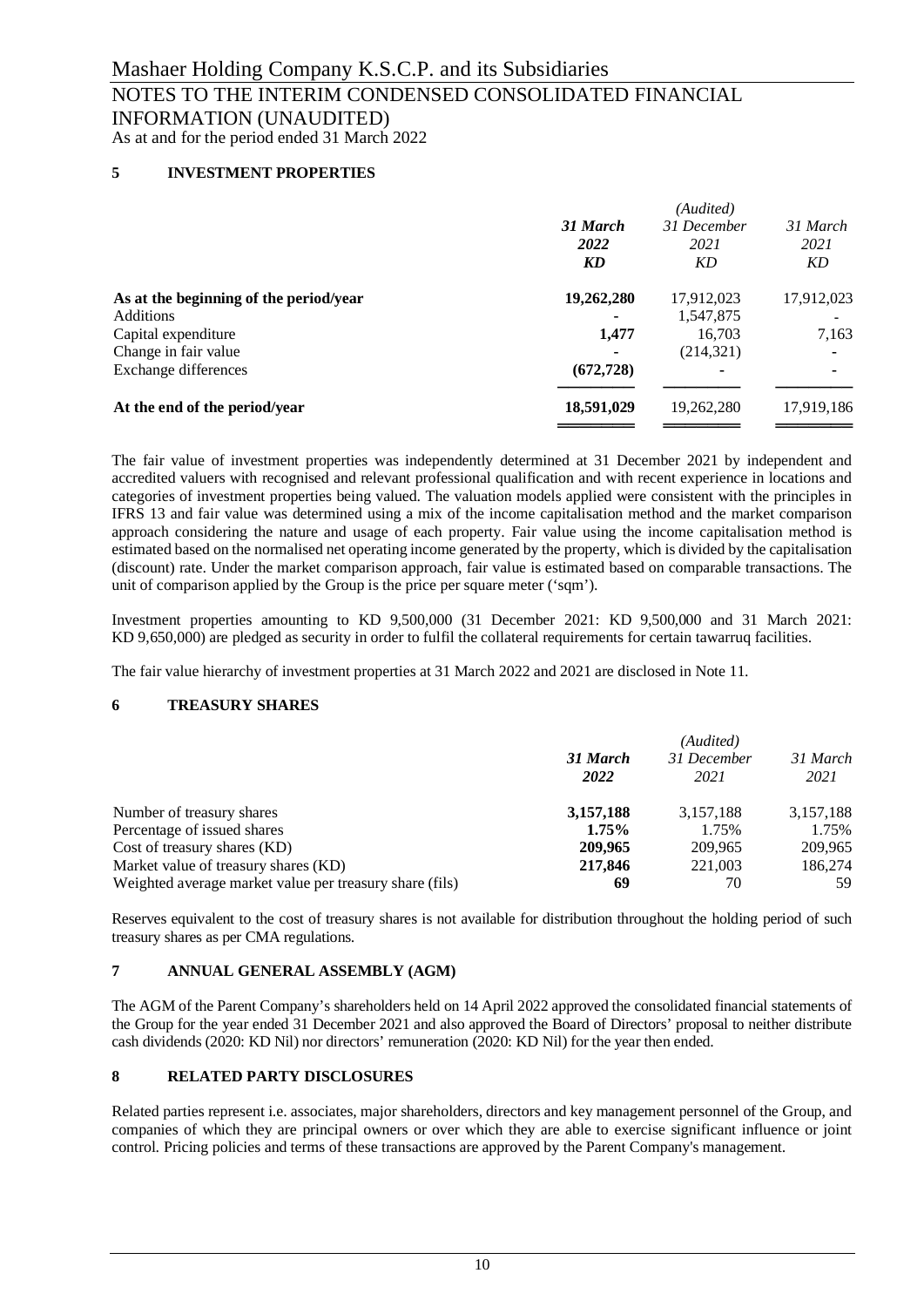### NOTES TO THE INTERIM CONDENSED CONSOLIDATED FINANCIAL

INFORMATION (UNAUDITED)

As at and for the period ended 31 March 2022

### **8 RELATED PARTY DISCLOSURES (continued)**

The following table shows the aggregate value of transactions and outstanding balances with related parties

|                                                                 | (Audited) |             |          |  |
|-----------------------------------------------------------------|-----------|-------------|----------|--|
|                                                                 | 31 March  | 31 December | 31 March |  |
|                                                                 | 2022      | 2021        | 2021     |  |
|                                                                 | KD        | KD          | KD       |  |
| Interim condensed consolidated statement of financial position: |           |             |          |  |
| Payables to related parties                                     |           |             |          |  |
| - Associates                                                    | 240,182   | 256,779     | 256,850  |  |
|                                                                 |           |             |          |  |

The Group was not involved in any significant transactions with related parties during three months ended 31 March 2022.

### **Key management personnel**

Key management personnel comprise of the Board of Directors and key members of management having authority and responsibility for planning, directing and controlling the activities of the Group. The aggregate value of transactions and outstanding balances related to key management personnel were as follows:

|                                                             | <i>Transaction values for three</i><br>months period ended |                        |                        | Balance outstanding as at              |                        |
|-------------------------------------------------------------|------------------------------------------------------------|------------------------|------------------------|----------------------------------------|------------------------|
|                                                             | 31 March<br>2022<br>KD                                     | 31 March<br>2021<br>KD | 31 March<br>2022<br>KD | 31 December<br>2021<br>KD<br>(Audited) | 31 March<br>2021<br>KD |
| Salaries and short-term benefits<br>End of service benefits | 53,285<br>9,415                                            | 33,133<br>8.213        | 6,984<br>7,518         | 24,597<br>28,478                       | 5,253<br>6,315         |
|                                                             | 53,285                                                     | 33,133                 | 14,502                 | 53,075                                 | 11,568                 |

### **9 COMMITMENTS AND CONTINGENCIES**

### **9.1 Capital commitments**

The Group has no capital commitments at the reporting date.

### **9.2 Legal claim contingencies**

The Group is a plaintiff in legal proceedings brought against a portfolio manager in respect of an investment transaction executed by the portfolio manager in a fiduciary capacity in prior years.

On 12 April 2021, the Court of First Instance has ruled in favour of the Group. The portfolio manager appealed this verdict before the Court of Appeal. On 10 February 2022, an appeal judgment was handed down in favour of the Group against the portfolio manager in respect of the legal claim made by the Group.

The Group expects the portfolio manager to appeal before the Court of Cassation and, having received legal advice, the management believes that a favourable outcome is highly probable. However, the contingent asset will only be recognised as a receivable in forthcoming reporting periods as the receipt of the amount is dependent on the outcome of the execution process.

further, the Group operates in the real estate industry and is subject to legal disputes with tenants in the normal course of business. Management does not believe that such proceedings will have a material effect on its results and financial position.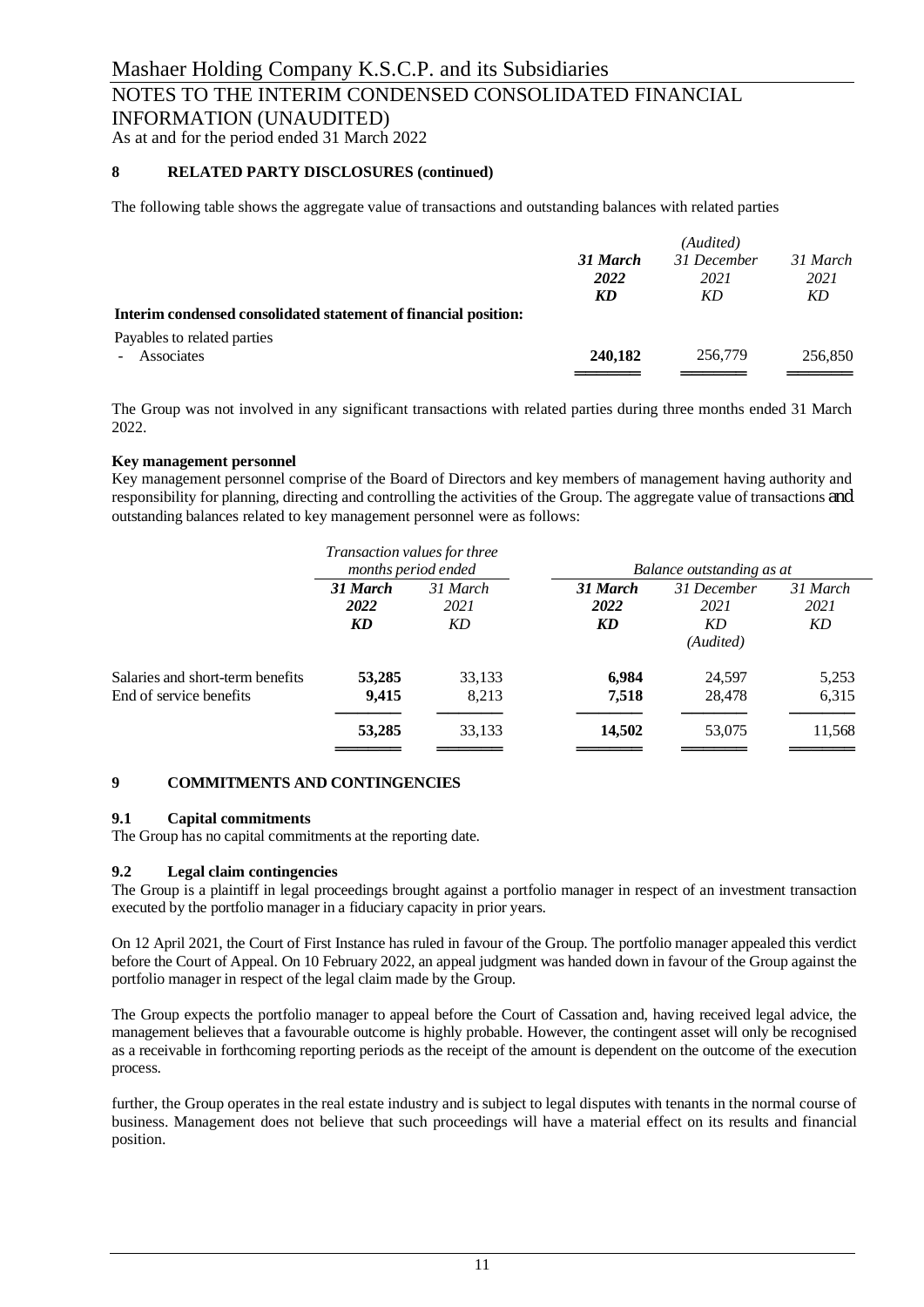### **10 SEGMENT INFORMATION**

The Group's primary basis for segmental reporting is by business segments which is subject to risks and rewards that are different from those of other segments. The business segments comprises of:

- ► *Real estate activities* Investments in real estate properties either by way of purchase, sale, development and renting of residential and commercial properties (including land and land development) in various geographical locations.
- ► *Hajj and Umrah services* Ticketing, hotel accommodation, travel and logistic services relating to Hajj and Umrah.
- ► *Investment activities* Establishing companies in Kuwait and aboard, lending to subsidiaries and associates and investing excess cash flows in investments managed by specialised financial institutions.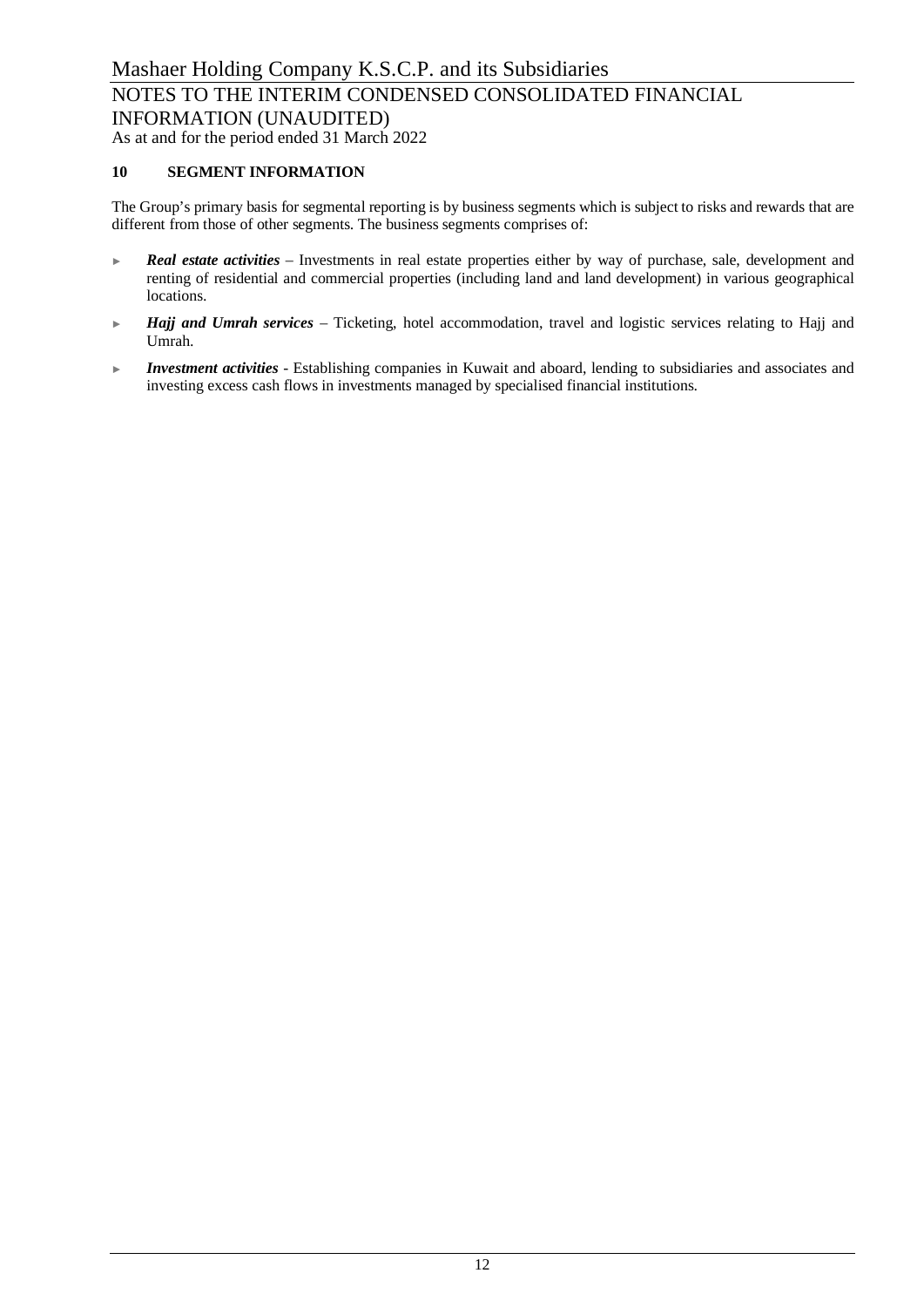### Mashaer Holding Company K.S.C.P. and its Subsidiaries

### NOTES TO THE INTERIM CONDENSED CONSOLIDATED FINANCIAL INFORMATION (UNAUDITED) As at and for the period ended 31 March 2022

### **10 SEGMENT INFORMATION (continued)**

The Board of Directors monitors the operating results of each business segment separately for the purpose of making decisions about resource allocation and performance assessment. Segment performance is evaluated based on profit or loss and is measured consistently with profit or loss in the consolidated financial statements. Accordingly, management analyses the segmental information based on their business segments as follows:

|                                             | Three months ended<br>31 March 2022    |                         |                                       |                           | Three months ended<br>31 March 2021 |                         |                                |             |
|---------------------------------------------|----------------------------------------|-------------------------|---------------------------------------|---------------------------|-------------------------------------|-------------------------|--------------------------------|-------------|
|                                             |                                        | Hajj &                  |                                       |                           |                                     |                         |                                |             |
|                                             | <b>Real estate</b><br>activities<br>KD | Umrah<br>services<br>KD | <i>Investment</i><br>activities<br>KD | <b>Total</b><br><b>KD</b> | Real estate<br>activities<br>KD     | Umrah<br>services<br>KD | Investment<br>activities<br>KD | Total<br>KD |
| Rental income                               | 363,142                                |                         |                                       | 363,142                   | 680,820                             |                         |                                | 680,820     |
| Net investment income from financial assets | 8,027                                  |                         | 1,103                                 | 9,130                     | 4,384                               |                         |                                | 4,384       |
| Share of results of associates              | (135,670)                              |                         |                                       | (135,670)                 | (242, 697)                          | (145,099)               |                                | (387,796)   |
| Reversal of provisions no longer required   | 84,734                                 | 32,834                  | 60,783                                | 178,351                   |                                     |                         |                                |             |
| Other income                                | 49,087                                 |                         | 2                                     | 49,089                    | 19,022                              |                         |                                | 19,022      |
| <b>Total income</b>                         | 369,320                                | 32,834                  | 61,888                                | 464,042                   | 461,529                             | (145,099)               | $\blacksquare$                 | 316,430     |
| Staff costs                                 | (31,370)                               |                         | (99, 517)                             | (130, 887)                | (32,050)                            | $\blacksquare$          | (101, 631)                     | (133,681)   |
| General and administrative expenses         | (25, 255)                              | (1,693)                 | (22,091)                              | (49, 039)                 | (30,082)                            | (910)                   | (21,915)                       | (52,907)    |
| Real estate expenses                        | (68,798)                               |                         |                                       | (68, 798)                 | (83,958)                            |                         |                                | (83,958)    |
| Amortisation of leasehold prepayment        |                                        |                         |                                       |                           | (40,581)                            |                         |                                | (40, 581)   |
| Finance costs                               | (27, 307)                              |                         | (1,486)                               | (28,793)                  | (29, 233)                           |                         | (1,493)                        | (30, 726)   |
| Depreciation expense                        | (3,778)                                |                         | (396)                                 | (4, 174)                  | (87,032)                            |                         | (347)                          | (87, 379)   |
| Taxation of overseas subsidiaries           | (20, 264)                              |                         |                                       | (20, 264)                 | (6,482)                             |                         |                                | (6,482)     |
| KFAS, NLST and Zakat                        | (3,505)                                |                         | (3,908)                               | (7, 413)                  | (7, 813)                            |                         |                                | (7, 813)    |
| Total expenses and other charges            | (180, 277)                             | (1,693)                 | (127,398)                             | (309, 368)                | (317, 231)                          | (910)                   | (125,386)                      | (443,527)   |
| PROFIT (LOSS) FOR THE PERIOD                | 189,043                                | 31,141                  | (65, 510)                             | 154,674                   | 144,298                             | (146,009)               | (125, 386)                     | (127,097)   |
|                                             |                                        |                         |                                       |                           |                                     |                         |                                |             |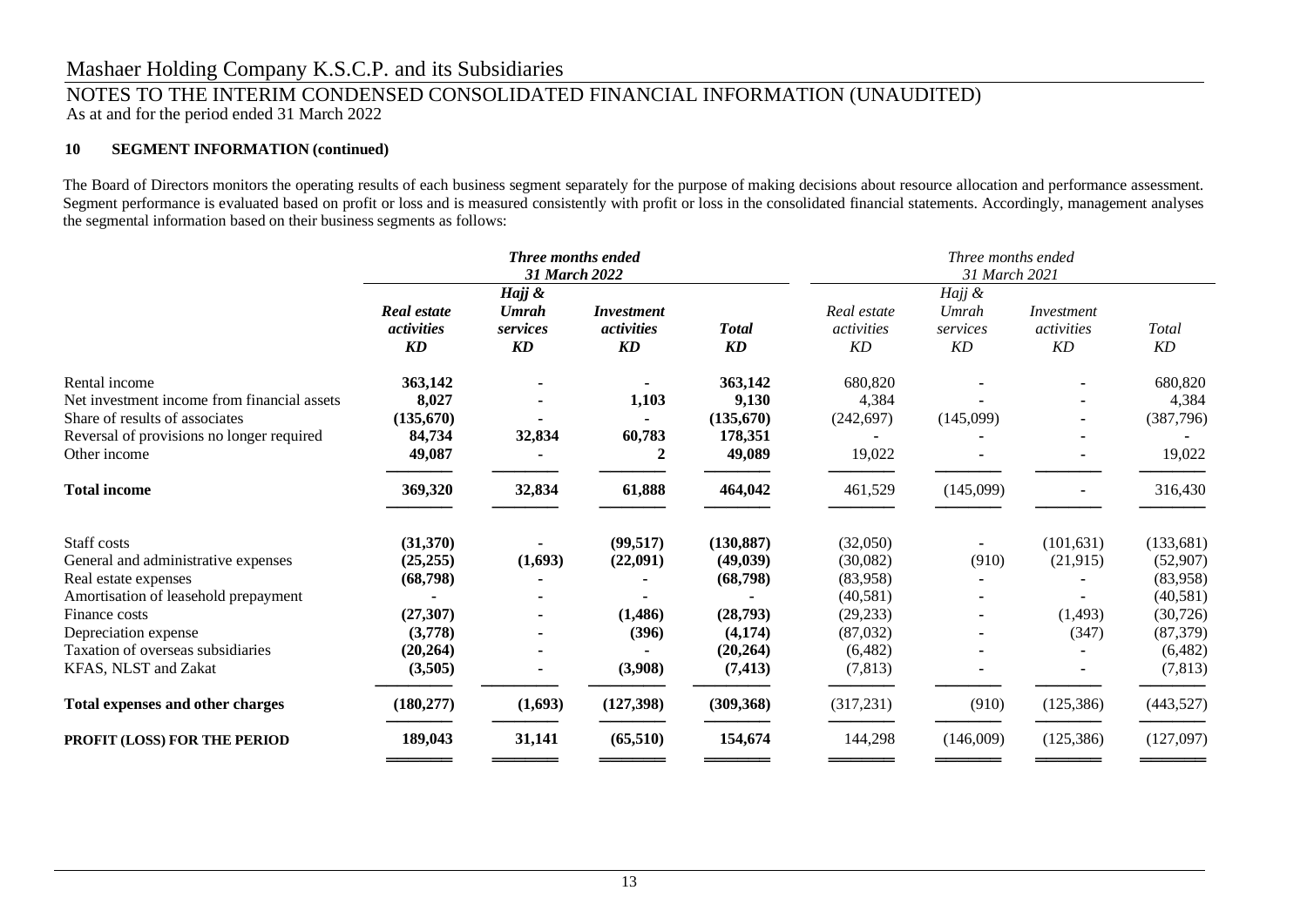## NOTES TO THE INTERIM CONDENSED CONSOLIDATED FINANCIAL INFORMATION (UNAUDITED)

As at and for the period ended 31 March 2022

### **10 SEGMENT INFORMATION (continued)**

| <b>Real estate</b><br><i>activities</i><br>KD | Hajj & Umrah<br>services<br>KD | Investment<br><i>activities</i><br>KD | <b>T</b> otal<br>KD |
|-----------------------------------------------|--------------------------------|---------------------------------------|---------------------|
|                                               |                                |                                       |                     |
| 21, 241, 738                                  | 10,377                         | 1,396,170                             | 22,648,285          |
| 4,414,677                                     | 47,775                         | 1,033,690                             | 5,496,142           |
|                                               |                                |                                       |                     |
| 20,994,367                                    | 11,851                         | 2,570,215                             | 23,576,433          |
| 4,698,365                                     | 80,447                         | 1,078,487                             | 5,857,299           |
|                                               |                                |                                       |                     |
| 22,479,847                                    | 1,533,432                      | 1,501,633                             | 25,514,912          |
| 5,147,254                                     | 57,447                         | 1,032,969                             | 6,237,670           |
|                                               |                                |                                       |                     |

### **11 FAIR VALUE MEASUREMENT**

Fair value is defined as the price that would be received to sell an asset or paid to transfer a liability in orderly transactions between market participants at the measurement date.

### *Fair value hierarchy*

All financial and non-financial assets for which fair value is recognised or disclosed are categorised within the fair value hierarchy, based on the lowest level input that is significant to the fair value measurement as a whole, as follows:

- ► Level 1 Quoted (unadjusted) market prices in active markets for identical assets or liabilities
- $\triangleright$  Level 2 Valuation techniques for which the lowest level input that is significant to the fair value measurement is directly or indirectly observable
- $\triangleright$  Level 3 Valuation techniques for which the lowest level input that is significant to the fair value measurement is unobservable

For assets and liabilities that are recognised at fair value on a recurring basis, the Group determines whether transfers have occurred between levels in the hierarchy by re-assessing categorisation (based on the lowest level input that is significant to the fair value measurement as a whole) at the end of each reporting period.

There were no changes in the Group's valuation processes, valuation techniques, and types of inputs used in the fair value measurements during the period.

Set out below that are a summary of financial instruments and non-financial assets measured at fair value on a recurring basis, other than those with carrying amounts that are reasonable approximations of fair values:

|                                                |                                                        | Fair value measurement using                             |                       |
|------------------------------------------------|--------------------------------------------------------|----------------------------------------------------------|-----------------------|
|                                                | Significant<br>observable<br>inputs<br>(Level 2)<br>KD | Significant<br>unobservable<br>inputs<br>(Level 3)<br>KD | <b>Total</b><br>KD    |
| As at 31 March 2022                            |                                                        |                                                          |                       |
| Investment securities<br>Investment properties | 18,591,029                                             | 972,703<br>$\overline{\phantom{a}}$                      | 972,703<br>18,591,029 |